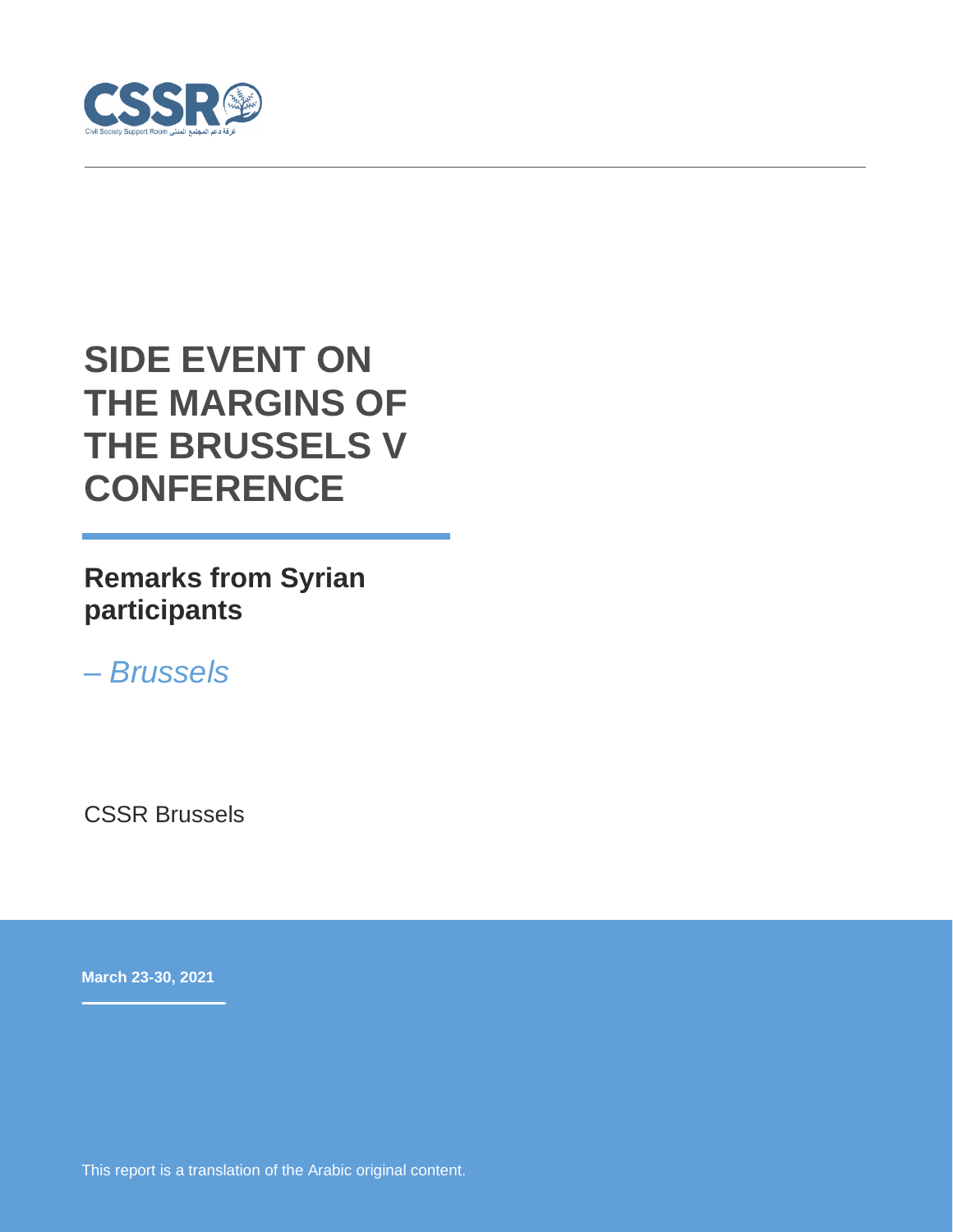# **CONTENTS**

**EXECUTIVE SUMMARY................................................................... 1**

**REMARKS FROM THE SYRIAN PARTICIPANTS OF THE CIVIL SOCIETY SUPPORT ROOM............................................................................. 2**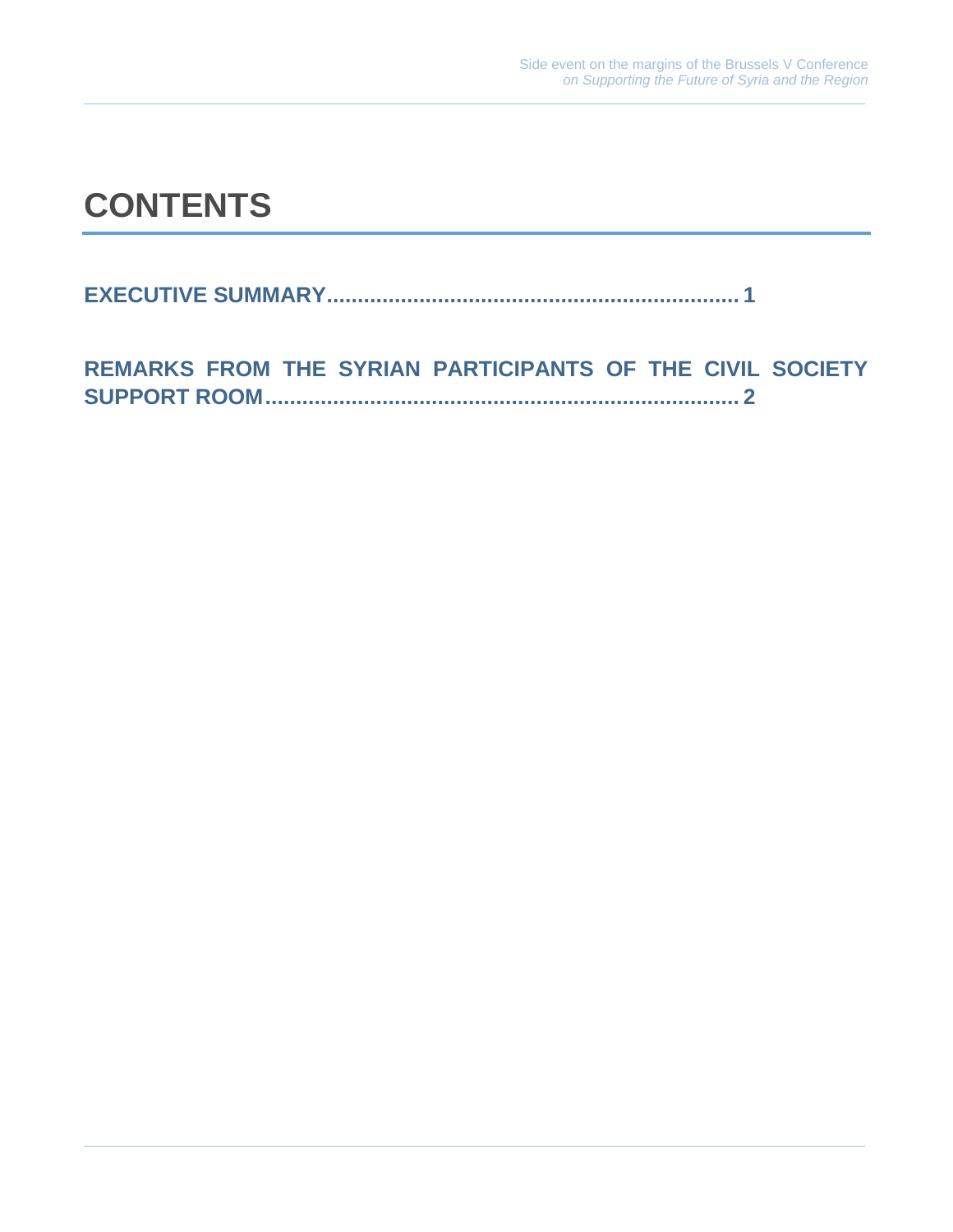## **EXECUTIVE SUMMARY**

On the margins of the Brussels V Conference on Supporting the Future of Syria and the Region, which took place on 29 and 30 March 2021, the UN Office of the Special Envoy for Syria (OSE-Syria) and the European External Action Service (EEAS) co-hosted a virtual side event for Syrian civil society actors between 23 and 30 March 2021. The side event aimed at providing a high-level advocacy opportunity for civil society actors to raise issues of concern and priority regarding the Syrian conflict.

Following closed-door discussions among participants in the Civil Society Support Room (CSSR) from various geographical areas of the country, the participants presented a number of key messages to the UN Special Envoy for Syria, Geir Pedersen and his Deputy Khawla Matar and the High Representative of the European Union for Foreign Affairs and Security Policy/Vice-President of the European Commission, Josep Borrell. The Syrian participants then video recorded their remarks on behalf of the group which were presented during the political segment of the conference.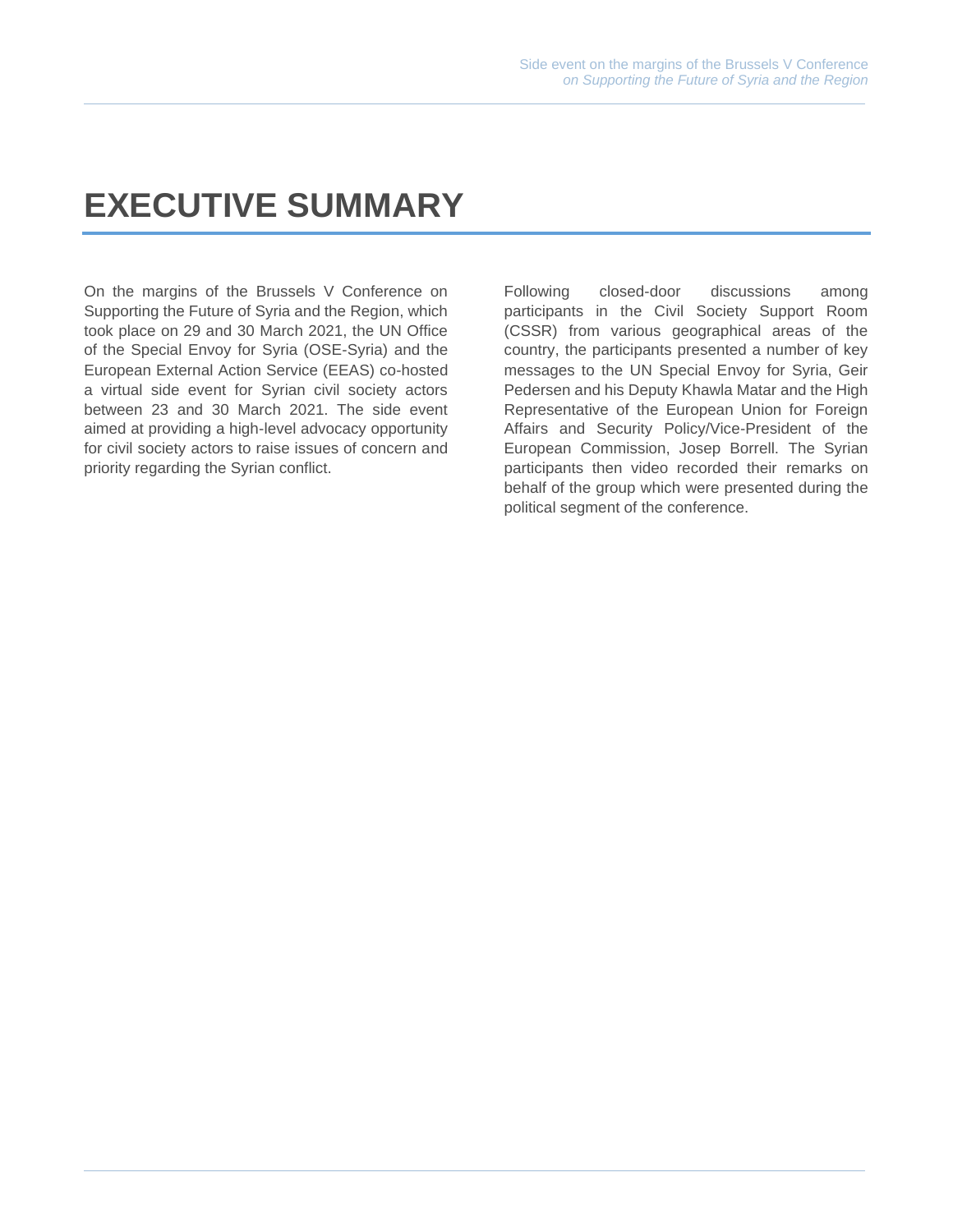## **REMARKS FROM THE SYRIAN PARTICIPANTS OF THE CIVIL SOCIETY SUPPORT ROOM**

We regret that we have entered the tenth year of the Syrian crisis while Syria is still not at peace, its territory tornapart and occupied, and economy deteriorating. The reality of the situation in Syria is further complicating, youth are losing prospects, children deprived of education, and families of means of decent livelihood. The numbers of the injured and of persons with disabilities are on the rise, Syrians being displaced from their homes and cities, and mothers spending every night not knowing the fate of their sons or daughters who are either detained, abducted or missing.

In light of the current political impasse and our persisting demands since the Brussels I conference, we would like to reiterate our support to a political solution under UNSCR 2254, to an end to all military operations, and the departure of all foreign forces from Syria, while maintaining the unity and territorial integrity of Syria, and the immediate move towards peace, recovery, and reconstruction.

#### *The Humanitarian Dimension*

Across the Syrian territory and in neighboring countries, the humanitarian situation remains critical, especially under COVID-19, deteriorating livelihood situation, the inability to secure daily needs, and the eroding capacity for resilience.

Despite the call by some refugee-hosting countries for increased support, the conditions of Syrians are in constant deterioration, added to increasing pressures, restrictions on freedom of movement, and heightening of hate speech and discriminatory narratives. Hence, we reiterate the call to keep humanitarian work away from the political track, guarantee transparency in aid distribution and reach to recipients, through societal monitoring tools by the beneficiaries, and public, transparent monitoring mechanisms by the donors.

We also reiterate the need to increase support to developmental and livelihood programs and programs to support persons with disabilities to improve the humanitarian situation in balanced manner and without discrimination. We call for increased support and direct funding to local partners and Syrian-led organizations to guarantee the best access to the needy, and call for eliminating any impacts of political sanctions on the humanitarian, livelihood and developmental realities of Syrians, and for ensuring the application of all humanitarian exceptions to guarantee the highest possible access to the needy, including through setting up a permanent liaison mechanism with bodies regulating banking institutions in Europe and the US, with the objective to explain sanctions and counter overcompliance, and whitelisting partner organizations of international donors, with the goal of setting up a Syriaspecific payment system.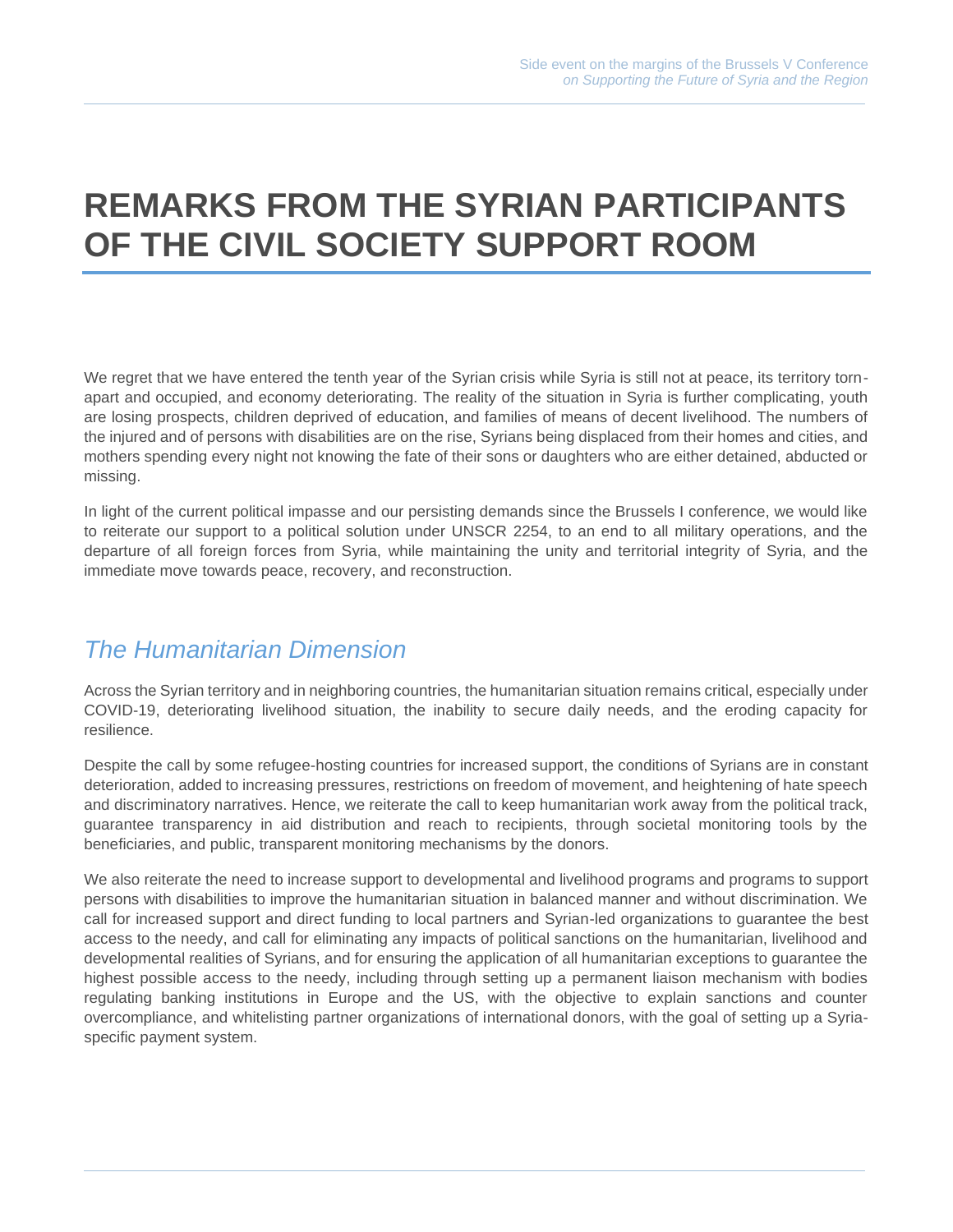### *Social Cohesion*

Despite the senseless consequences of the war on Syrian social fabric, civil society is intent on cooperating and communicating continuously to counter hate-speech, marginalization, labeling and policies of demographic change, in order to provide for a safe environment for all Syrians that guarantees safe, voluntary and dignified return of refugees and IDPs, and to safeguard the cultural, social and educational rights of all societal components, in the context of equal citizenship and preserving the unity of Syrian territory, arriving at building genuine and sustainable peace.